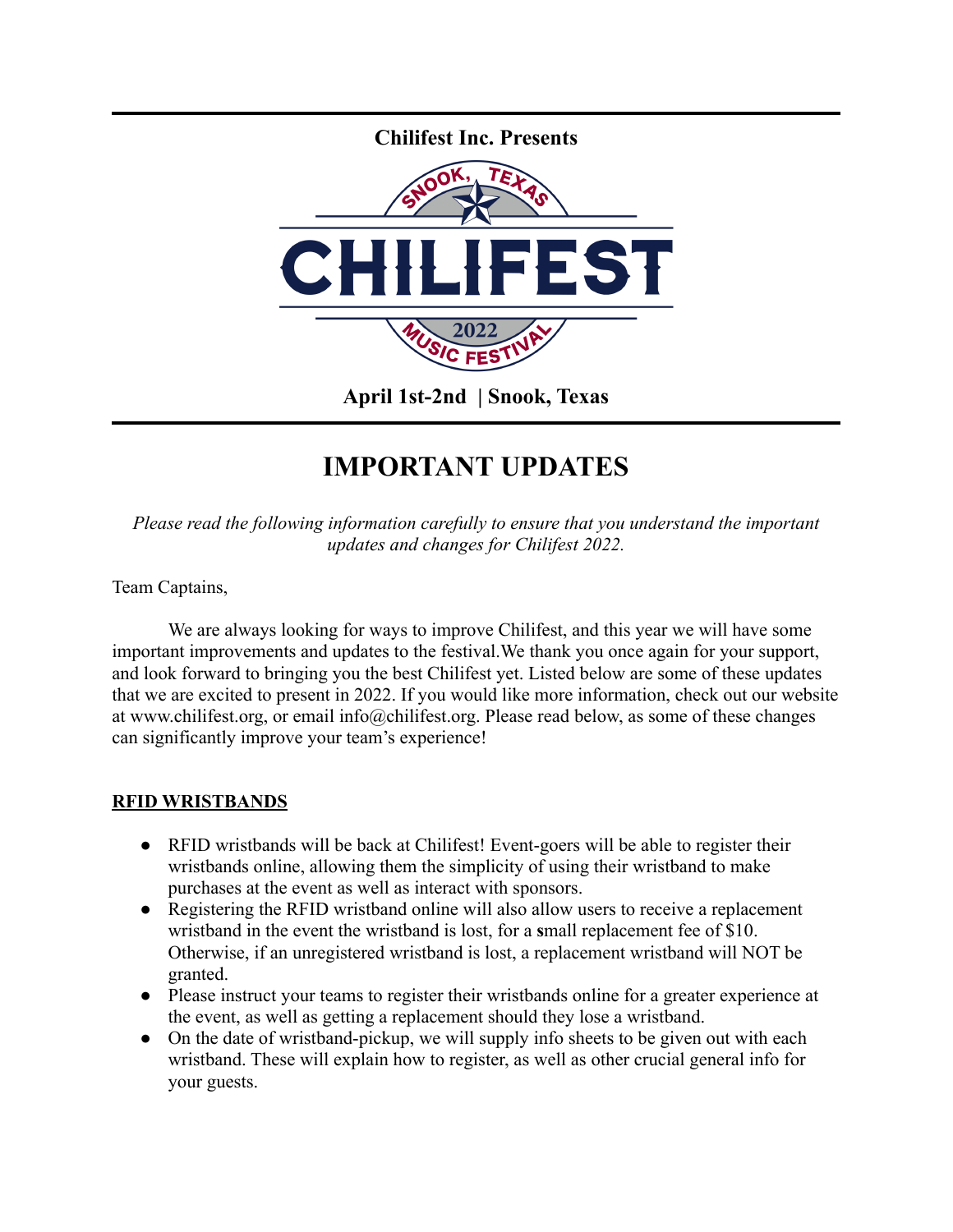## **PARK N' RIDE SERVICE**

- In addition to the Park N' Ride busing service Chilifest offers from 10:30 AM 12:00 AM (midnight) on Saturday during the event, the Park N' Ride service will now be extended to Friday evening from 9:00 PM - 1:30 AM.
- The buses will drop off at Post Oak Mall just like they have done in previous years.
- Chilifest provided busing will NOT commence until 9:00PM on Friday.
- Please schedule a safe ride to the event, and enjoy the complimentary ride home.
- Private buses will not be allowed to pick up event goers from the event after 9:00 PM.
- For more information, see our Transportation page at http://www.chilifest.org/parking/

*Thank you for your continued support of Chilifest! It is our hope that all of these changes will improve your experience at our event!*